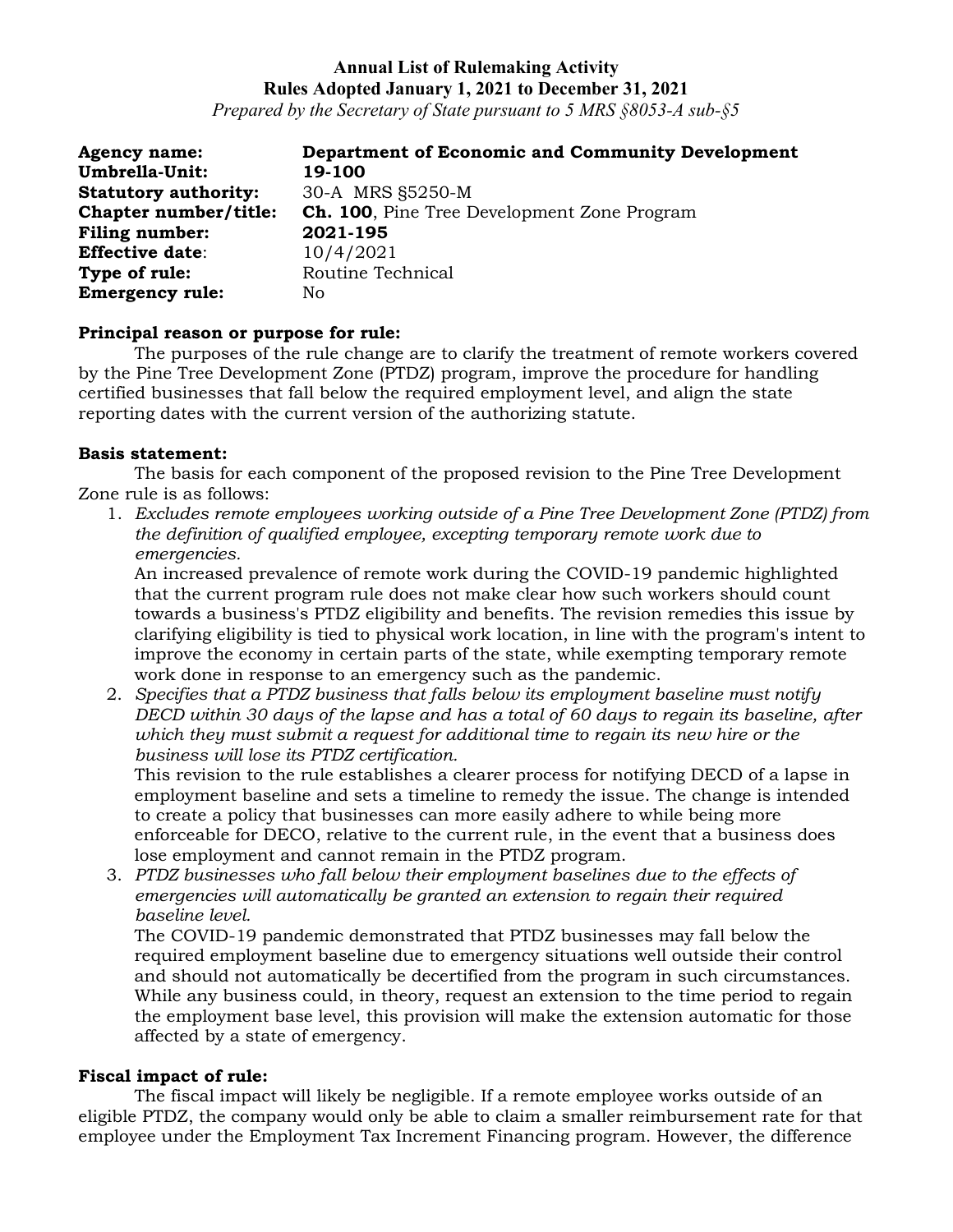# **Annual List of Rulemaking Activity Rules Adopted January 1, 2021 to December 31, 2021**

*Prepared by the Secretary of State pursuant to 5 MRS §8053-A sub-§5*

would likely be small and only apply to a small fraction of the workers covered by the PTDZ and ETIF programs. The fiscal impact of the update to the procedure of reporting employment baseline lapses would also be negligible relative to existing PTDZ management practices, which already allow for companies to request extensions to regain the required employment level.